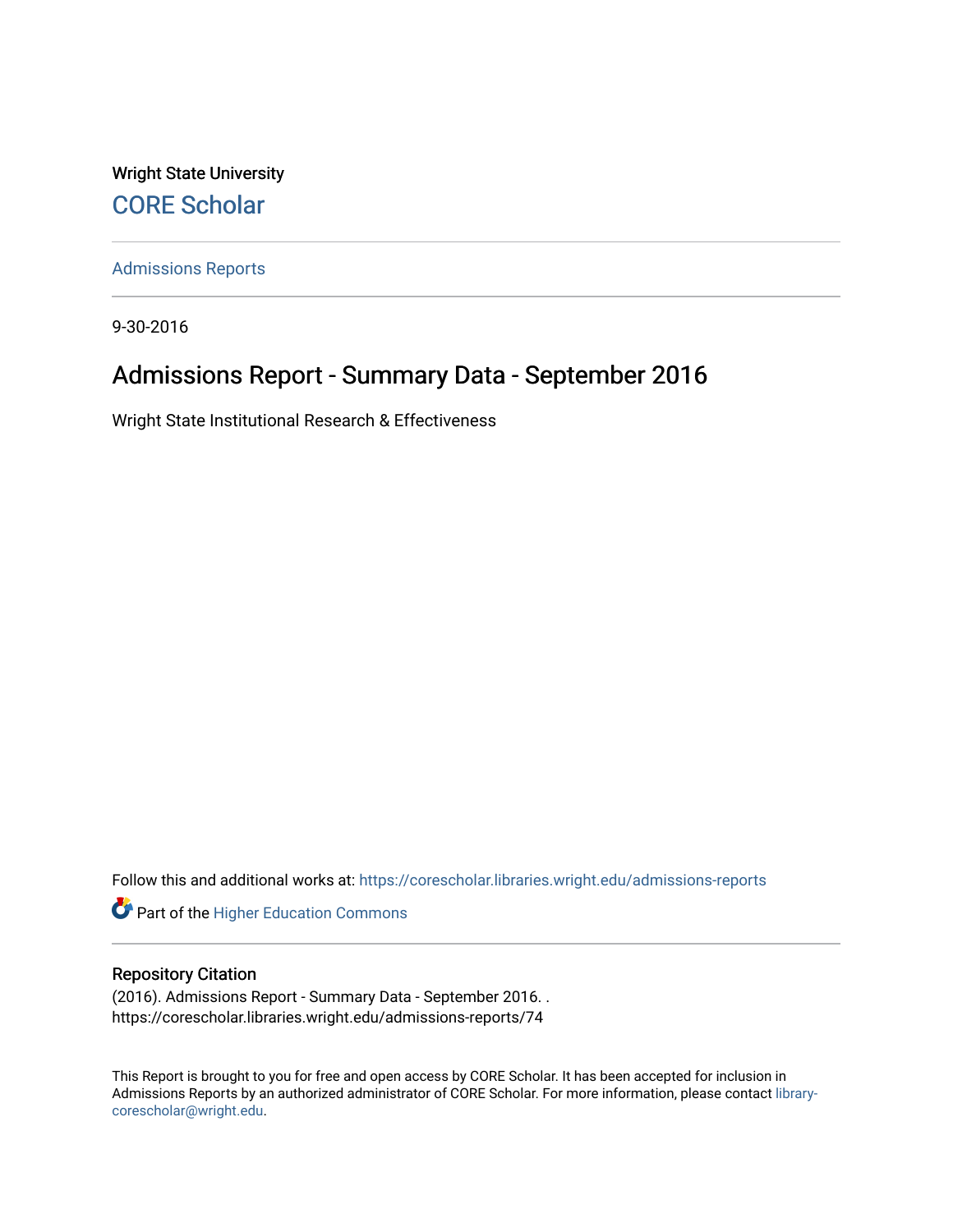# **Wright State University**

### **FALL SEMESTER Application Summary Report through September**

|                                         | <b>Fall Semester 2015</b> | <b>Fall Semester 2016</b> | <b>Fall Semester 2017</b> |                | <b>Difference</b><br>2016-2017 |
|-----------------------------------------|---------------------------|---------------------------|---------------------------|----------------|--------------------------------|
|                                         | through September 30      | through September 30      | through September 30      | #              | $\frac{9}{6}$                  |
| <b>Applications</b>                     |                           |                           |                           |                |                                |
| Undergraduate, Dayton Campus            | 778                       | 808                       | 947                       | 139            | 17.2%                          |
| Undergraduate, Lake Campus              | 18                        | 30                        | 80                        | 50             | 166.7%                         |
| Graduate                                | 179                       | 249                       | 115                       | $-134$         | $-53.8%$                       |
| <b>Total Applications</b>               | 975                       | 1,087                     | 1,142                     | 55             | 5.1%                           |
|                                         |                           |                           |                           |                |                                |
| <b>Dayton Campus</b>                    |                           |                           |                           |                |                                |
| New First Time Direct from HS           | 614                       | 699                       | 844                       | 145            | 20.7%                          |
| Other 1st Time Out HS More 1Yr          | 60                        | 25                        | 33                        | 8              | 32.0%                          |
| Transfer                                | 98                        | 60                        | 59                        | $-1$           | $-1.7%$                        |
| Readmit                                 | 4                         | 8                         | 10                        | $\overline{2}$ | 25.0%                          |
| <b>LEAP Non Degree</b>                  | 2                         | 16                        |                           | $-15$          | $-93.8%$                       |
| <b>Total Dayton Campus Applications</b> | 778                       | 808                       | 947                       | 139            | 17.2%                          |
|                                         |                           |                           |                           |                |                                |
| <b>Lake Campus</b>                      |                           |                           |                           |                |                                |
| New First Time Direct from HS           | 16                        | 27                        | 76                        | 49             | 181.5%                         |
| Other 1st Time Out HS More 1Yr          | 1                         |                           | 1                         | 1              |                                |
| Transfer                                | 1                         | 3                         | 3                         | 0              | 0.0%                           |
| <b>Total Lake Campus Applications</b>   | 18                        | 30                        | 80                        | 50             | 166.7%                         |
| <b>Graduate/Professional</b>            |                           |                           |                           |                |                                |
| International                           | 139                       | 184                       | 41                        | $-143$         | $-77.7%$                       |
| Domestic                                | 40                        | 65                        | 74                        | 9              | 13.8%                          |
| <b>Total Graduate Applications</b>      | 179                       | 249                       | 115                       | $-134$         | $-53.8%$                       |

*Boonshoft School of Medicine Medical students are not included*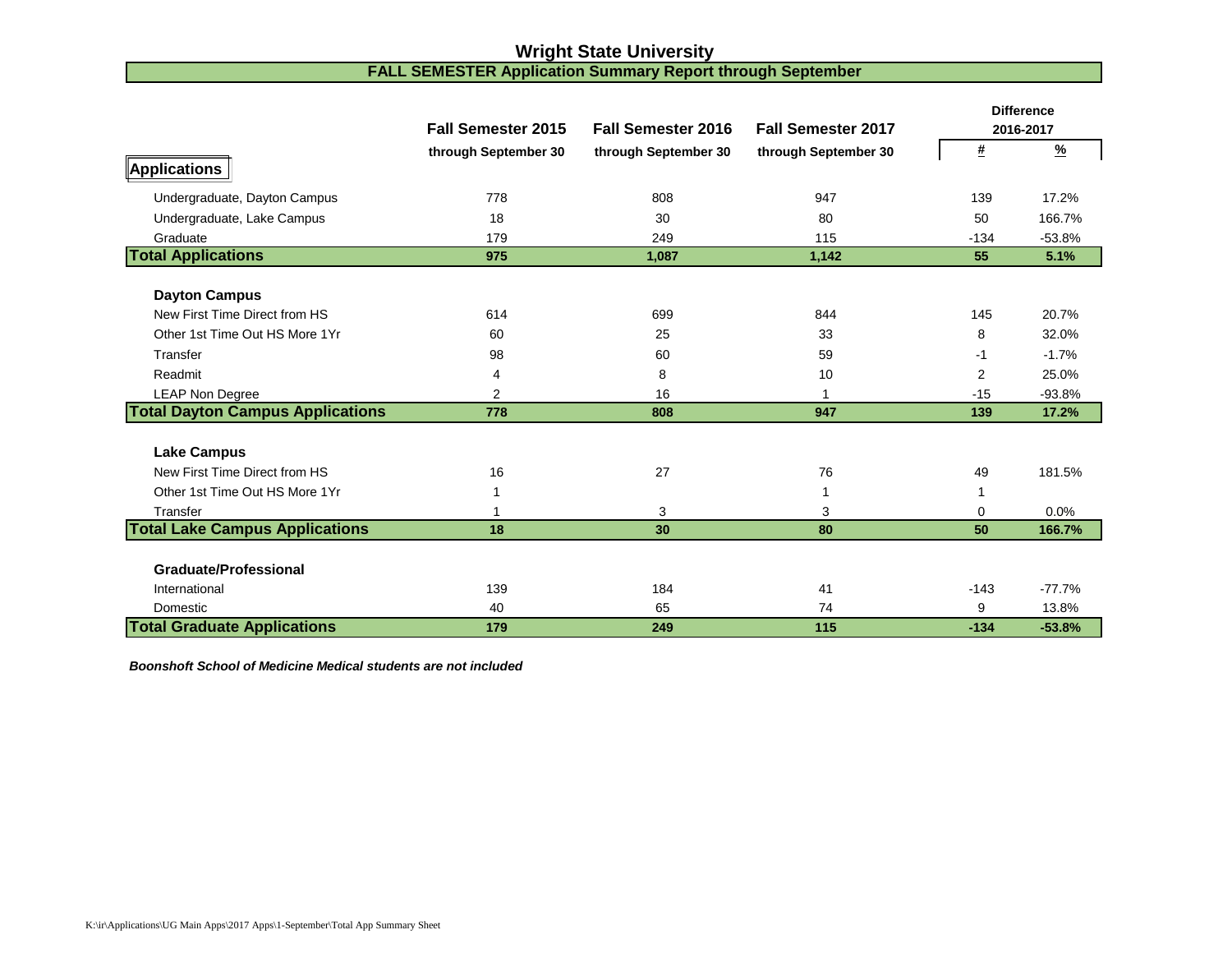# **Wright State University**

## **FALL SEMESTER Admitted Summary Report through September**

|                                   | <b>Fall Semester 2015</b> | <b>Fall Semester 2016</b> | <b>Fall Semester 2017</b> |          | <b>Difference</b><br>2016-2017 |
|-----------------------------------|---------------------------|---------------------------|---------------------------|----------|--------------------------------|
|                                   | through September 30      | through September 30      | through September 30      | #        | $\frac{9}{6}$                  |
| Admits                            |                           |                           |                           |          |                                |
| Undergraduate, Dayton Campus      | 242                       | 199                       | 395                       | 196      | 98.5%                          |
| Undergraduate, Lake Campus        | 11                        | 9                         | 30                        | 21       | 233.3%                         |
| Graduate                          | 20                        | 21                        | 21                        | $\Omega$ | 0.0%                           |
| <b>Total Admits</b>               | 273                       | 229                       | 446                       | 217      | 94.8%                          |
| <b>Dayton Campus</b>              |                           |                           |                           |          |                                |
| New First Time Direct from HS     | 205                       | 182                       | 363                       | 181      | 99.5%                          |
| Other 1st Time Out HS More 1Yr    | 10                        | 6                         | 14                        | 8        | 133.3%                         |
| Transfer                          | 25                        | 10                        | 15                        | 5        | 50.0%                          |
| Readmit                           | $\mathbf{2}$              | 1                         | 3                         | 2        | 200.0%                         |
| <b>LEAP Non Degree</b>            |                           |                           |                           | $\Omega$ |                                |
| <b>Total Dayton Campus Admits</b> | 242                       | 199                       | 395                       | 196      | 98.5%                          |
| <b>Lake Campus</b>                |                           |                           |                           |          |                                |
| New First Time Direct from HS     | 10                        | 8                         | 29                        | 21       | 262.5%                         |
| Other 1st Time Out HS More 1Yr    | 1                         |                           |                           |          |                                |
| Transfer                          |                           | 1                         |                           | -1       | $-100.0%$                      |
| <b>Total Lake Campus Admits</b>   | 11                        | 9                         | 30                        | 21       | 233.3%                         |
| <b>Graduate/Professional</b>      |                           |                           |                           |          |                                |
| International                     | $\overline{7}$            | 5                         | -1                        | $-4$     | $-80.0%$                       |
| Domestic                          | 13                        | 16                        | 20                        | 4        | 25.0%                          |
| <b>Total Graduate Admits</b>      | 20                        | 21                        | 21                        | $\bf{0}$ | 0.0%                           |

*Boonshoft School of Medicine Medical students are not included*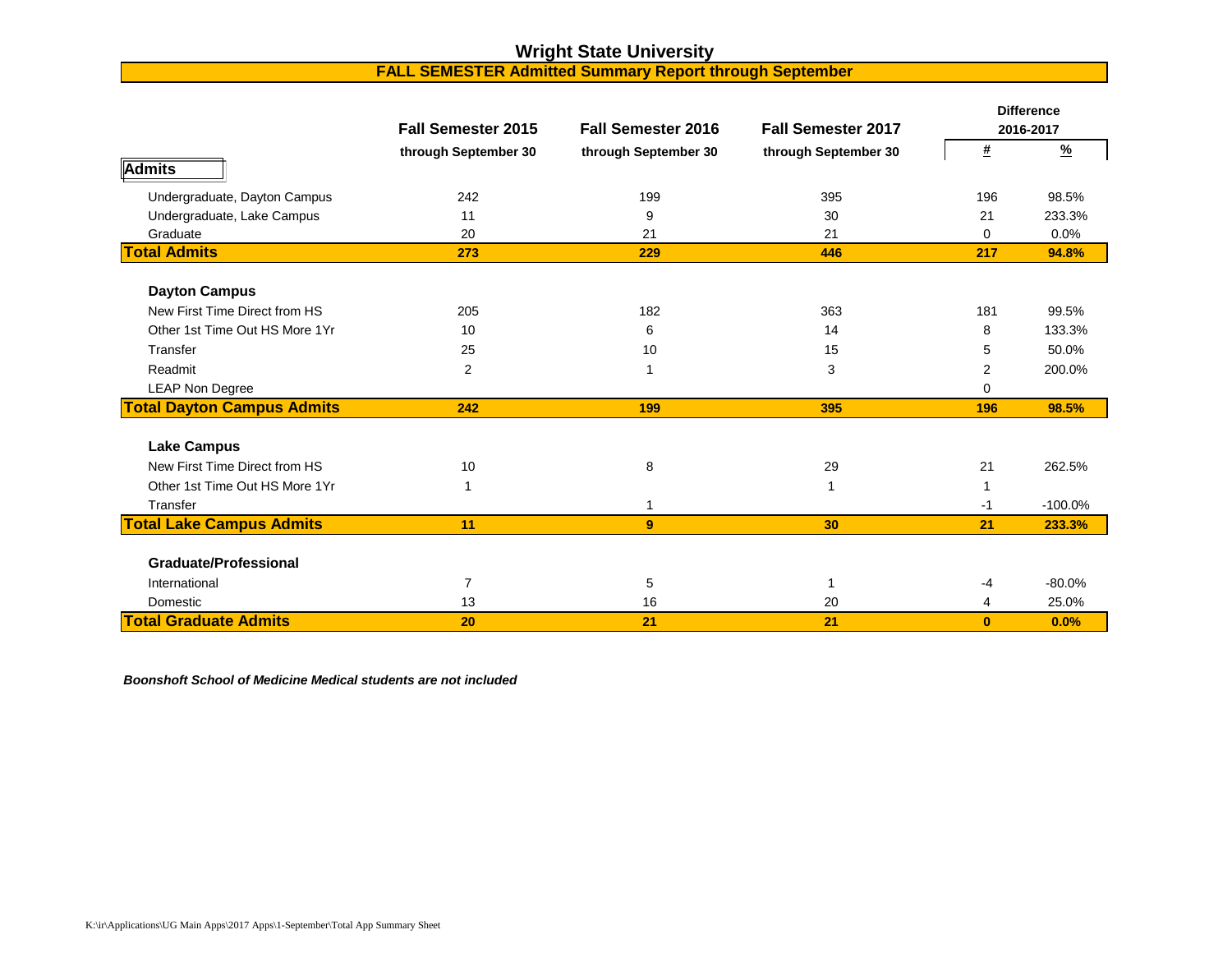#### **Wright State University - Dayton Campus**

Fall 2017 Applications as of September 30, 2016

#### 17% increase (139) in ALL **NEW UNDERGRADUATE** APPLICATIONS 21% increase (145) in **NEW DIRECT FROM HIGH SCHOOL** STUDENTS APPLICATIONS

#### 35% decrease (46) in **AFRICAN AMERICAN NEW DIRECT FROM HIGH SCHOOL** STUDENTS APPLICATIONS 27% decrease (39) in ALL **AFRICAN AMERICAN NEW UNDERGRADUAT**E APPLICATIONS

74% decrease (20) in ALL NEW UNDERGRADUATE **INTERNATIONAL** APPLICATIONS 2% decrease (1) in **TRANSFER** STUDENTS APPLICATIONS

#### **Applications by Intended College**

|                     | <b>New Direct From High School Applications</b> |             |                   |           |          | <b>All New Undergraduate Applications</b> |             |                   |           |          |
|---------------------|-------------------------------------------------|-------------|-------------------|-----------|----------|-------------------------------------------|-------------|-------------------|-----------|----------|
|                     | Completed                                       | Incomplete  |                   |           |          | Completed                                 | Incomplete  |                   |           |          |
|                     | <u>Apps</u>                                     | <u>Apps</u> | <b>Total Apps</b> | % of Apps | % Change | <u>Apps</u>                               | <u>Apps</u> | <b>Total Apps</b> | % of Apps | % Change |
| <b>Business</b>     | 32                                              | 42          | 74                | 9%        | 14%      | 36                                        | 47          | 83                | 9%        | 9%       |
| Education           | 30                                              | 35          | 65                | 8%        | 0%       | 32                                        | 46          | 78                | 8%        | 3%       |
| Nursing             | 62                                              | 65          | 127               | 15%       | 23%      | 68                                        | 80          | 148               | 16%       | 33%      |
| Engineering & C.S.  | 66                                              | 68          | 134               | 16%       | 22%      | 70                                        | 75          | 145               | 15%       | 17%      |
| <b>Liberal Arts</b> | 72                                              | 135         | 207               | 25%       | 16%      | 81                                        | 159         | 240               | 25%       | 17%      |
| Science & Math      | 51                                              | 79          | 130               | 15%       | 9%       | 56                                        | 83          | 139               | 15%       | 2%       |
| Undecided           | 53                                              | 54          | 107               | 13%       | 81%      | 57                                        | 57          | 114               | 12%       | 78%      |
| Non-Degree          |                                                 |             |                   |           |          |                                           |             |                   |           | $-100%$  |
| Total               | 366                                             | 478         | 844               | 100%      | 21%      | 400                                       | 547         | 947               | 100%      | 17%      |

#### **Applications by Ethnicity\*\***

|                                  | <b>New Direct From High School Applications</b> |             |                   |           |          | All New Undergraduate Applications |             |                   |           |          |
|----------------------------------|-------------------------------------------------|-------------|-------------------|-----------|----------|------------------------------------|-------------|-------------------|-----------|----------|
|                                  | Completed                                       | Incomplete  |                   |           |          | <b>Completed</b>                   | Incomplete  |                   |           |          |
|                                  | <b>Apps</b>                                     | <b>Apps</b> | <b>Total Apps</b> | % of Apps | % Change | <u>Apps</u>                        | <u>Apps</u> | <b>Total Apps</b> | % of Apps | % Change |
| Asian                            | 6                                               | 13          | 19                | 2%        | 46%      |                                    | 15          | 22                | 2%        | 38%      |
| African American                 | 24                                              | 61          | 85                | 10%       | $-35%$   | 33                                 | 71          | 104               | 11%       | $-27%$   |
| Native Hawaiian/Pacific Islander |                                                 |             |                   | 0.2%      | 100%     |                                    |             |                   | 0.2%      | 100%     |
| Hispanic                         | 6                                               | 17          | 23                | 3%        | 64%      |                                    | 23          | 30                | 3%        | 76%      |
| American Indian/Alaskan Native   |                                                 |             |                   | 0%        |          |                                    |             |                   | 0%        |          |
| Two or more races                | 6                                               | 17          | 23                | 3%        | $-34%$   | g                                  | 21          | 30                | 3%        | $-19%$   |
| <b>Total Minorities</b>          | 44                                              | 110         | 154               | 18%       | $-21%$   | 58                                 | 132         | 190               | 20%       | $-11%$   |
| Foreign, Non-Resident Alien      |                                                 |             |                   | 0%        |          |                                    |             |                   | 1%        | $-74%$   |
| Caucasian                        | 244                                             | 218         | 462               | 55%       | -6%      | 261                                | 252         | 513               | 54%       | $-7%$    |
| Unknown                          | 78                                              | 146         | 224               | 26.5%     | 1767%    | 81                                 | 156         | 237               | 25%       | 1593%    |
| <b>Total</b>                     | 366                                             | 478         | 844               | 100%      | 21%      | 400                                | 547         | 947               | 100%      | 17%      |

#### **Applications by Region\***

|                               |             |             | <b>New Direct From High School Applications</b> |           |          | All New Undergraduate Applications |             |                   |           |          |
|-------------------------------|-------------|-------------|-------------------------------------------------|-----------|----------|------------------------------------|-------------|-------------------|-----------|----------|
|                               | Completed   | Incomplete  |                                                 |           |          | Completed                          | Incomplete  |                   |           |          |
|                               | <u>Apps</u> | <u>Apps</u> | <b>Total Apps</b>                               | % of Apps | % Change | <u>Apps</u>                        | <u>Apps</u> | <b>Total Apps</b> | % of Apps | % Change |
| <b>Raider Country</b>         | 192         | 203         | 395                                             | 47%       | 27%      | 213                                | 240         | 453               | 48%       | 22%      |
| Cincinnati/Columbus/Cleveland | 37          | 109         | 146                                             | 17%       | 4%       | 43                                 | 120         | 163               | 17%       | 8%       |
| <b>Other Ohio Counties</b>    | 78          | 98          | 176                                             | 21%       | 33%      | 82                                 | 103         | 185               | 20%       | 33%      |
| Out of State                  | 59          | 68          | 127                                             | 15%       | 11%      | 62                                 | 84          | 146               | 15%       | $-1%$    |
| Total                         | 366         | 478         | 844                                             | 100%      | 21%      | 400                                | 547         | 947               | 100%      | 17%      |

### **Applications by Intended College-Transfer & International**

|                     |             | <b>Transfer Applications</b> |                   |           |          |  | <b>International UG Applications</b> |             |                   |           |          |
|---------------------|-------------|------------------------------|-------------------|-----------|----------|--|--------------------------------------|-------------|-------------------|-----------|----------|
|                     | Completed   | Incomplete                   |                   |           |          |  | Completed                            | Incomplete  |                   |           |          |
|                     | <u>Apps</u> | <b>Apps</b>                  | <b>Total Apps</b> | % of Apps | % Change |  | <b>Apps</b>                          | <b>Apps</b> | <b>Total Apps</b> | % of Apps | % Change |
| <b>Business</b>     | 3           | G                            |                   | 10%       | $-25%$   |  |                                      |             |                   |           | $-100%$  |
| Education           |             | 6                            |                   | 10%       | $-25%$   |  |                                      |             |                   |           |          |
| Nursing             | 5           | 8                            | 13                | 22%       | 117%     |  |                                      |             |                   |           | $-100%$  |
| Engineering & C.S.  |             | 4                            |                   | 8%        | 25%      |  |                                      |             |                   | 43%       | $-50%$   |
| <b>Liberal Arts</b> |             | 18                           | 21                | 36%       | 17%      |  |                                      |             |                   | 43%       | 0%       |
| Science & Math      |             | 3                            | 4                 | 7%        | $-69%$   |  |                                      |             |                   | 14%       |          |
| Undecided           | 3           |                              | 4                 | 7%        | 33%      |  |                                      |             |                   |           |          |
| Non-Degree          |             |                              |                   |           |          |  |                                      |             |                   |           | $-100%$  |
| Total               | 16          | 43                           | 59                | 100%      | $-2%$    |  |                                      |             |                   | 100%      | $-74%$   |

\* **Raider Country**: Allen, Auglaize, Butler, Champaign, Clark, Clinton, Darke, Greene, Logan, Mercer, Miami, Montgomery, Preble, Shelby, Van Wert, Warren  **Cincinnati/Columbus/Cleveland**: Hamilton, Franklin, Cuyahoga Counties

*\*\* Currently, race/ethnicities are only being updated in Banner for those that are admitted*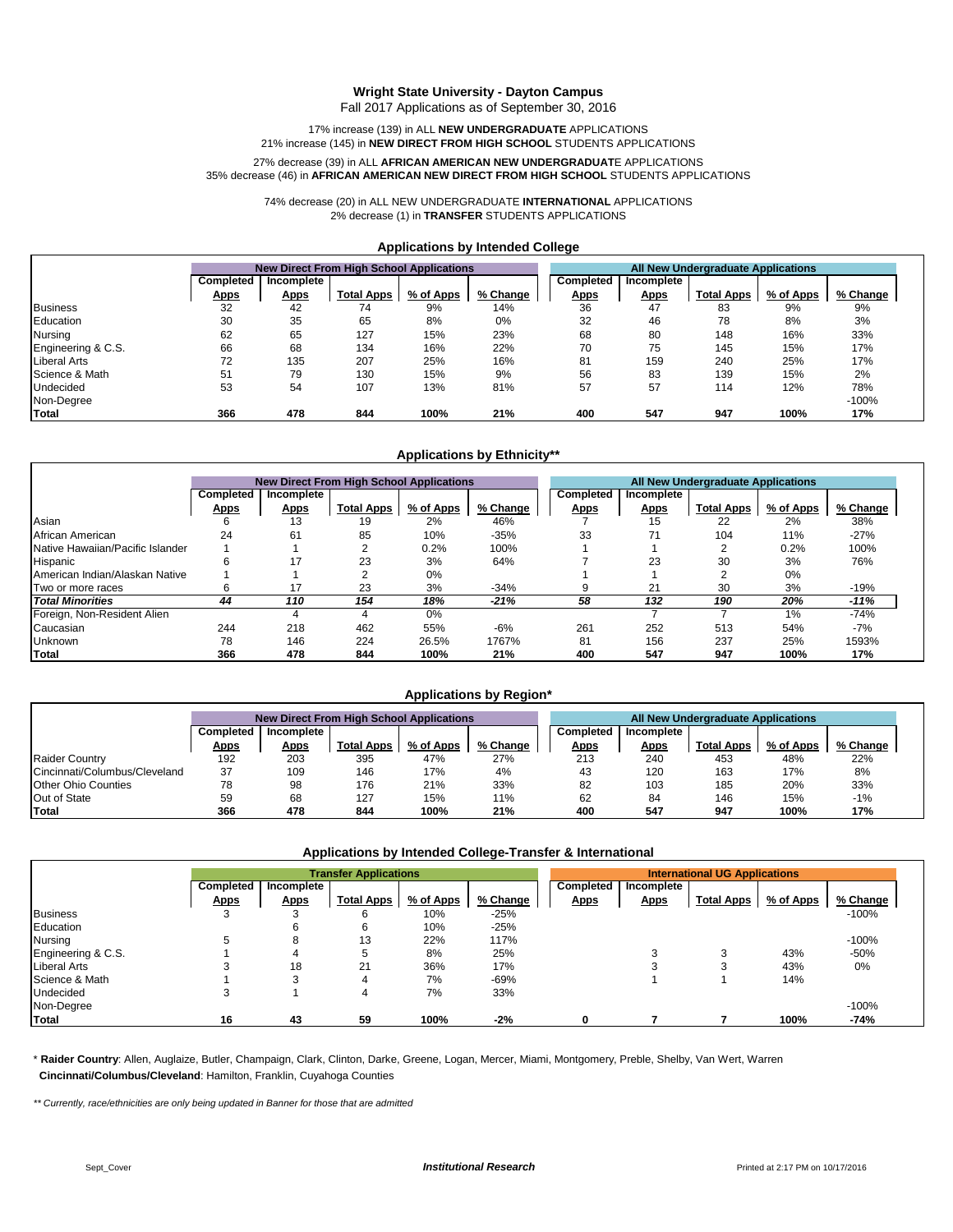# *Wright State University* **New Undergraduate Applications - Lake Campus\*\***

Fall 2017 Applications as of September 30, 2016

167% increase (50) in ALL NEW UNDERGRADUATE APPLICATIONS

| <b>Applications by Intended College</b> |                                 |                           |                   |           |          |  |  |  |  |
|-----------------------------------------|---------------------------------|---------------------------|-------------------|-----------|----------|--|--|--|--|
|                                         | <b>Completed</b><br><b>Apps</b> | Incomplete<br><b>Apps</b> | <b>Total Apps</b> | % of Apps | % Change |  |  |  |  |
| Raj Soin College of Business            | っ                               |                           |                   | 5%        | 0%       |  |  |  |  |
| College of Education & H.S.             | 6                               |                           | 13                | 16%       | 225%     |  |  |  |  |
| College of Nursing & Health             | 10                              | 11                        | 21                | 26%       | 600%     |  |  |  |  |
| College of Engineering & C.S.           |                                 |                           | 5                 | 6%        | $-17%$   |  |  |  |  |
| College of Liberal Arts                 |                                 | 6                         | 8                 | 10%       | 100%     |  |  |  |  |
| College of Science & Mathematics        |                                 | 6                         | 8                 | 10%       | 167%     |  |  |  |  |
| Lake Campus-Associates/Tech             | 5                               |                           | 14                | 18%       | 600%     |  |  |  |  |
| <b>Undecided</b>                        |                                 | 6                         |                   | 9%        | 75%      |  |  |  |  |
| Total                                   | 30                              | 50                        | 80                | 100%      | 167%     |  |  |  |  |

| <b>Applications by Ethnicity***</b> |                                 |                           |                   |           |          |  |  |  |  |
|-------------------------------------|---------------------------------|---------------------------|-------------------|-----------|----------|--|--|--|--|
|                                     | <b>Completed</b><br><b>Apps</b> | Incomplete<br><b>Apps</b> | <b>Total Apps</b> | % of Apps | % Change |  |  |  |  |
| Asian                               |                                 |                           |                   |           |          |  |  |  |  |
| African American                    |                                 | 2                         | 2                 | 3%        | $-50%$   |  |  |  |  |
| Native Hawaiian/Pacific Islander    |                                 |                           |                   |           |          |  |  |  |  |
| Hispanic                            |                                 |                           |                   |           |          |  |  |  |  |
| American Indian/Alaskan Native      |                                 |                           |                   |           |          |  |  |  |  |
| Two or more races                   |                                 | 1                         |                   | 1%        |          |  |  |  |  |
| <b>Total Minorities</b>             |                                 | 3                         | 3                 | 4%        | $-25%$   |  |  |  |  |
| Foreign, Non-Resident Alien         |                                 |                           |                   |           |          |  |  |  |  |
| Caucasian                           | 23                              | 27                        | 50                | 63%       | 92%      |  |  |  |  |
| Unknown                             | 7                               | 20                        | 27                | 34%       |          |  |  |  |  |
| Total                               | 30                              | 50                        | 80                | 100%      | 167%     |  |  |  |  |

| <b>Applications by Region*</b>                                                                             |    |    |    |      |      |  |  |  |  |  |
|------------------------------------------------------------------------------------------------------------|----|----|----|------|------|--|--|--|--|--|
| <b>Completed</b><br>Incomplete<br>% of Apps<br>% Change<br><b>Total Apps</b><br><b>Apps</b><br><b>Apps</b> |    |    |    |      |      |  |  |  |  |  |
| <b>Raider Country</b>                                                                                      | 25 | 39 | 64 | 80%  | 191% |  |  |  |  |  |
| Cincinnati/Columbus/Cleveland                                                                              |    | 3  | 4  | 5%   | 33%  |  |  |  |  |  |
| <b>Other Ohio Counties</b>                                                                                 |    |    | 5  | 6%   | 150% |  |  |  |  |  |
| Out of State/Unknown                                                                                       |    | 6  |    | 9%   | 133% |  |  |  |  |  |
| Total                                                                                                      | 30 | 50 | 80 | 100% | 167% |  |  |  |  |  |

\* **Raider Country**: Allen, Auglaize, Butler, Champaign, Clark, Clinton, Darke, Greene, Logan, Mercer, Miami, Montgomery, Preble, Shelby, Van Wert, Warren

 **Cincinnati/Columbus/Cleveland**: Hamilton, Franklin, Cuyahoga Counties

*\*\* Data includes direct from high school students, students out of high school more than a year, readmits, transfers, and new students applying for the HS Post Sec Opt B - Nondegree program*

*\*\*\* Currently, race/ethnicities are only being updated in Banner for those that are admitted*